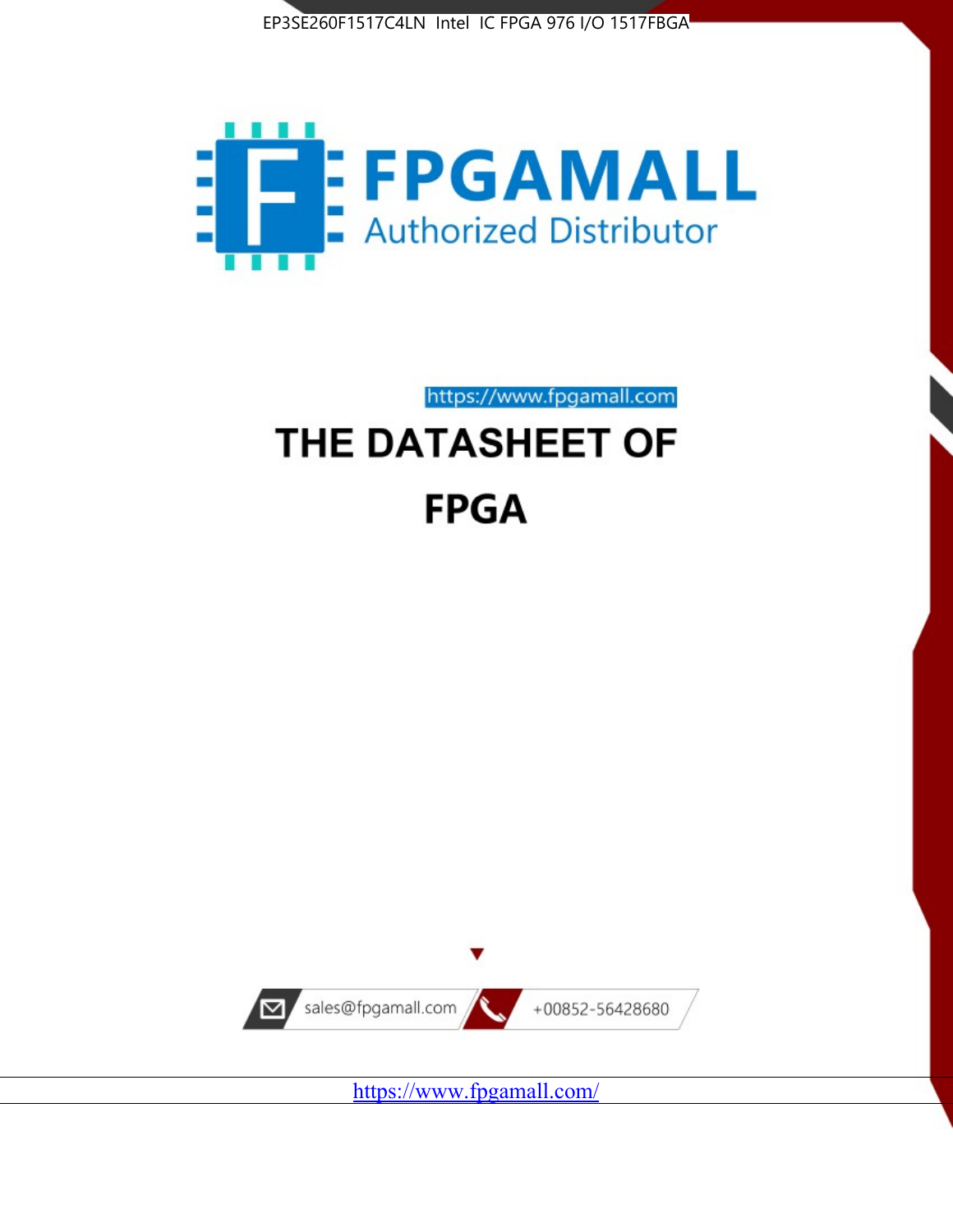EP3SE260F1517C4LN Intel IC FPGA 976 I/O 1517FBGA



**1. Stratix III Device Family Overview**

**SIII51001-1.8**

The Stratix® III family provides one of the most architecturally advanced, high-performance, low-power FPGAs in the marketplace.

Stratix III FPGAs lower power consumption through Altera's innovative Programmable Power Technology, which provides the ability to turn on the performance where needed and turn down the power consumption for blocks not in use. Selectable Core Voltage and the latest in silicon process optimizations are also employed to deliver the industry's lowest power, high-performance FPGAs.

Specifically designed for ease of use and rapid system integration, the Stratix III FPGA family offers two variants optimized to meet different application needs:

- The Stratix III *L* family provides balanced logic, memory, and multiplier ratios for mainstream applications.
- The Stratix III *E* family is memory- and multiplier-rich for data-centric applications.

Modular I/O banks with a common bank structure for vertical migration lend efficiency and flexibility to the high-speed I/O. Package and die enhancements with dynamic on-chip termination, output delay, and current strength control provide best-in-class signal integrity.

Based on a 1.1-V, 65-nm all-layer copper SRAM process, the Stratix III family is a programmable alternative to custom ASICs and programmable processors for high-performance logic, digital signal processing (DSP), and embedded designs.

Stratix III devices include optional configuration bit stream security through volatile or non-volatile 256-bit Advanced Encryption Standard (AES) encryption. Where ultra-high reliability is required, Stratix III devices include automatic error detection circuitry to detect data corruption by soft errors in the configuration random-access memory (CRAM) and user memory cells.

## **Features Summary**

Stratix III devices offer the following features:

- 48,000 to 338,000 equivalent logic elements (LEs) (refer to Table 1–1)
- 2,430 to 20,497 Kbits of enhanced TriMatrix memory consisting of three RAM block sizes to implement true dual-port memory and FIFO buffers
- High-speed DSP blocks provide dedicated implementation of 9×9, 12×12, 18×18, and 36×36 multipliers (at up to 550 MHz), multiply-accumulate functions, and finite impulse response (FIR) filters
- I/O:GND:PWR ratio of 8:1:1 along with on-die and on-package decoupling for robust signal integrity
- Programmable Power Technology, which minimizes power while maximizing device performance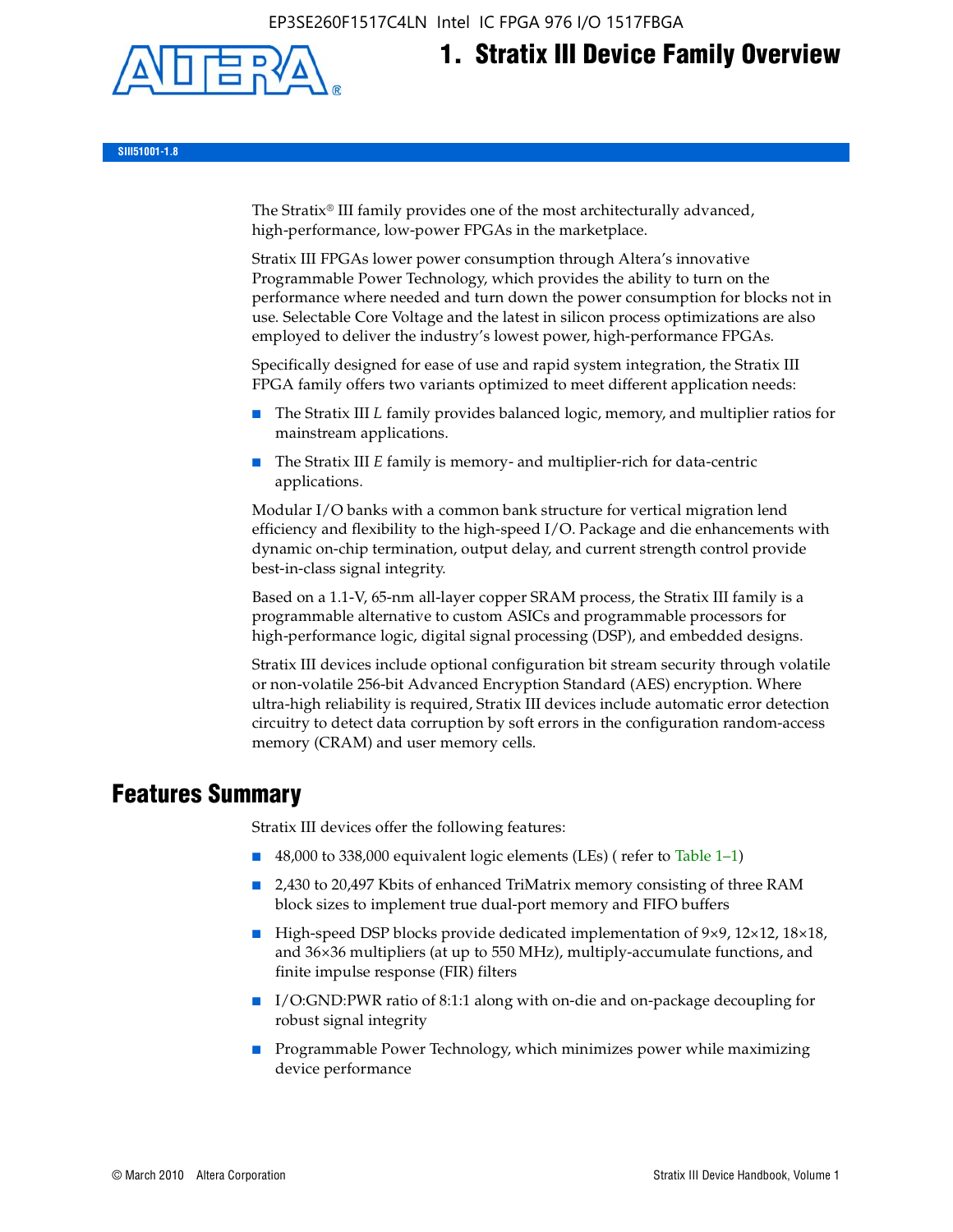- Selectable Core Voltage, available in low-voltage devices (L ordering code suffix), enables selection of lowest power or highest performance operation
- Up to 16 global clocks, 88 regional clocks, and 116 peripheral clocks per device
- Up to 12 phase-locked loops (PLLs) per device that support PLL reconfiguration, clock switchover, programmable bandwidth, clock synthesis, and dynamic phase shifting
- Memory interface support with dedicated DQS logic on all I/O banks
- Support for high-speed external memory interfaces including DDR, DDR2, DDR3 SDRAM, RLDRAM II, QDR II, and QDR II+ SRAM on up to 24 modular I/O banks
- Up to 1,104 user I/O pins arranged in 24 modular I/O banks that support a wide range of industry I/O standards
- Dynamic On-Chip Termination (OCT) with auto calibration support on all  $I/O$ banks
- High-speed differential I/O support with serializer/deserializer (SERDES) and dynamic phase alignment (DPA) circuitry for 1.6 Gbps performance
- Support for high-speed networking and communications bus standards including SPI-4.2, SFI-4, SGMII, Utopia IV, 10 Gigabit Ethernet XSBI, Rapid I/O, and NPSI
- The only high-density, high-performance FPGA with support for 256-bit AES volatile and non-volatile security key to protect designs
- Robust on-chip hot socketing and power sequencing support
- Integrated cyclical redundancy check (CRC) for configuration memory error detection with critical error determination for high availability systems support
- Built-in error correction coding (ECC) circuitry to detect and correct data errors in M144K TriMatrix memory blocks
- Nios<sup>®</sup> II embedded processor support
- Support for multiple intellectual property megafunctions from Altera® MegaCore® functions and Altera Megafunction Partners Program (AMPPSM)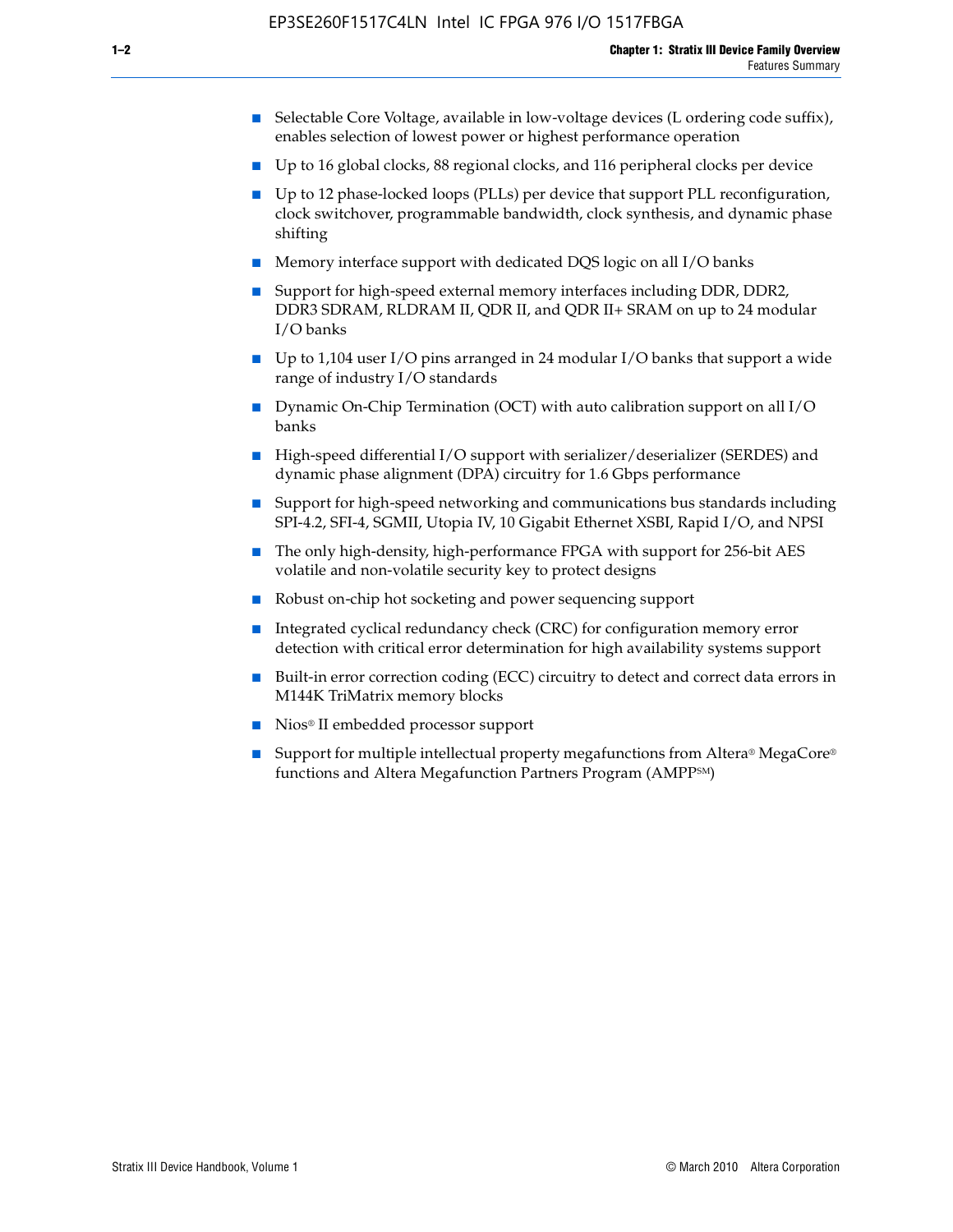#### Table 1–1 lists the Stratix III FPGA family features.

|                                       | Device/<br><b>Feature</b> | <b>ALMs</b> | <b>LEs</b> | <b>M9K</b><br><b>Blocks</b> | <b>M144K</b><br><b>Blocks</b> | <b>MLAB</b><br><b>Blocks</b> | <b>Total</b><br><b>Embedded</b><br><b>RAM Kbits</b> | <b>MLAB</b><br><b>RAM</b><br><b>Kbits</b><br>(1) | <b>Total</b><br><b>RAM</b><br>Kbits $(2)$ | $18\times18$ -bit<br><b>Multipliers</b><br>(FIR Mode) | <b>PLLs</b><br>(3) |
|---------------------------------------|---------------------------|-------------|------------|-----------------------------|-------------------------------|------------------------------|-----------------------------------------------------|--------------------------------------------------|-------------------------------------------|-------------------------------------------------------|--------------------|
|                                       | EP3SL50                   | 19K         | 47.5K      | 108                         | 6                             | 950                          | 1,836                                               | 297                                              | 2,133                                     | 216                                                   | 4                  |
|                                       | EP3SL70                   | 27K         | 67.5K      | 150                         | 6                             | 1,350                        | 2,214                                               | 422                                              | 2,636                                     | 288                                                   | 4                  |
| <b>Stratix III</b>                    | EP3SL110                  | 43K         | 107.5K     | 275                         | 12                            | 2,150                        | 4,203                                               | 672                                              | 4,875                                     | 288                                                   | 8                  |
| Logic<br>Family                       | EP3SL150                  | 57K         | 142.5K     | 355                         | 16                            | 2,850                        | 5,499                                               | 891                                              | 6,390                                     | 384                                                   | 8                  |
|                                       | EP3SL200                  | 80K         | 200K       | 468                         | 36                            | 4,000                        | 9,396                                               | 1,250                                            | 10,646                                    | 576                                                   | 12                 |
|                                       | EP3SL340                  | 135K        | 337.5K     | 1.040                       | 48                            | 6,750                        | 16,272                                              | 2,109                                            | 18,381                                    | 576                                                   | 12                 |
|                                       | EP3SE50                   | 19K         | 47.5K      | 400                         | 12                            | 950                          | 5,328                                               | 297                                              | 5,625                                     | 384                                                   | 4                  |
| <b>Stratix III</b><br><b>Enhanced</b> | EP3SE80                   | 32K         | 80K        | 495                         | 12                            | 1,600                        | 6,183                                               | 500                                              | 6,683                                     | 672                                                   | 8                  |
| Family                                | EP3SE110                  | 43K         | 107.5K     | 639                         | 16                            | 2,150                        | 8,055                                               | 672                                              | 8,727                                     | 896                                                   | 8                  |
|                                       | EP3SE260                  | 102K        | 255K       | 864                         | 48                            | 5,100                        | 14,688                                              | 1,594                                            | 16,282                                    | 768                                                   | 12                 |

**Table 1–1.** FPGA Family Features for Stratix III Devices

**Notes to Table 1–1:**

(1) MLAB ROM mode supports twice the number of MLAB RAM Kbits.

(2) For total ROM Kbits, use this equation to calculate: Total ROM Kbits = Total Embedded RAM Kbits +  $[(# of MLAB blocks × 640)/1024]$ 

(3) The availability of the PLLs shown in this column is based on the device with the largest package. Refer to the *[Clock Networks and PLLs in Stratix](http://www.altera.com/literature/hb/stx3/stx3_siii51006.pdf)  [III Devices](http://www.altera.com/literature/hb/stx3/stx3_siii51006.pdf)* chapter in volume 1 of the *Stratix III Device Handbook* for the availability of the PLLs for each device.

> The Stratix III logic family (*L*) offers balanced logic, memory, and multipliers to address a wide range of applications, while the enhanced family (*E*) offers more memory and multipliers per logic and is ideal for wireless, medical imaging, and military applications.

Stratix III devices are available in space-saving FineLine BGA (FBGA) packages (refer to Table 1–2 and Table 1–3).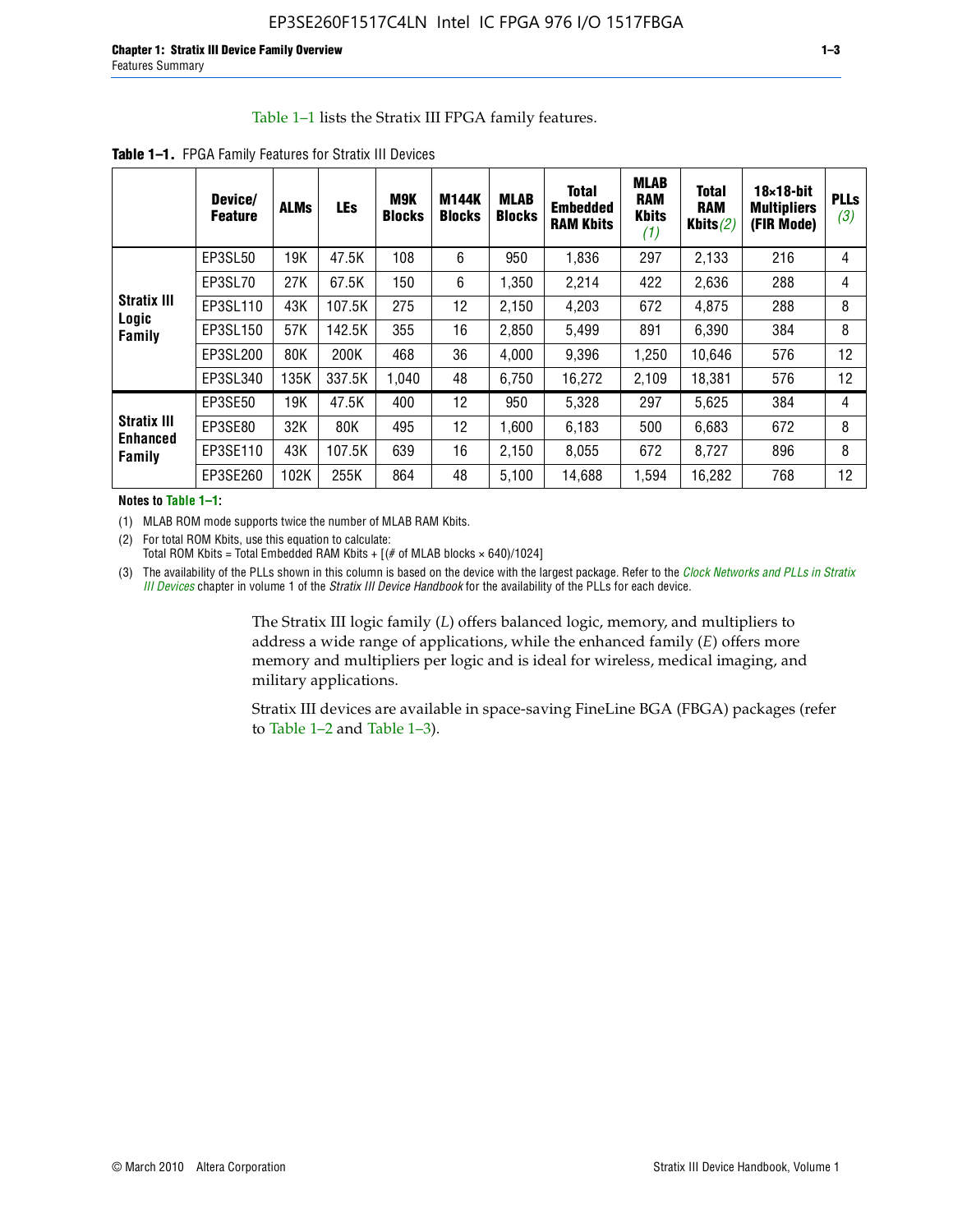Table 1–2 lists the Stratix III FPGA package options and I/O pin counts.

| <b>Device</b> | 484-Pin<br><b>FineLine</b><br>BGA(2) | <b>780-Pin</b><br><b>FineLine</b><br>BGA(2) | 1152-Pin<br><b>FineLine</b><br>BGA(2) | <b>1517-Pin</b><br><b>FineLine BGA</b><br>(3) | <b>1760-Pin</b><br><b>FineLine BGA</b><br>(3) |
|---------------|--------------------------------------|---------------------------------------------|---------------------------------------|-----------------------------------------------|-----------------------------------------------|
| EP3SL50       | 296                                  | 488                                         |                                       |                                               |                                               |
| EP3SL70       | 296                                  | 488                                         |                                       |                                               |                                               |
| EP3SL110      |                                      | 488                                         | 744                                   |                                               |                                               |
| EP3SL150      |                                      | 488                                         | 744                                   |                                               |                                               |
| EP3SL200      |                                      | 488 $(5)$                                   | 744                                   | 976                                           |                                               |
| EP3SL340      |                                      |                                             | 744(4)                                | 976                                           | 1,120                                         |
| EP3SE50       | 296                                  | 488                                         |                                       |                                               |                                               |
| EP3SE80       |                                      | 488                                         | 744                                   |                                               |                                               |
| EP3SE110      |                                      | 488                                         | 744                                   |                                               |                                               |
| EP3SE260      |                                      | '488(5)                                     | 744                                   | 976                                           |                                               |

**Table 1–2.** Package Options and I/O Pin Counts *(Note 1)*

**Notes to Table 1–2:**

(1) The arrows indicate vertical migration.

- (2) All I/O pin counts include eight dedicated clock inputs (CLK1p, CLK1n, CLK3p, CLK3n, CLK8p, CLK8n, CLK10p, and CLK10n) that can be used for data inputs.
- (3) All I/O pin counts include eight dedicated clock inputs (CLK1p, CLK1n, CLK3p, CLK3n, CLK8p, CLK8n, CLK10p, and CLK10n) and eight dedicated corner PLL clock inputs (PLL\_L1\_CLKp, PLL\_L1\_CLKn, PLL\_L4\_CLKp, PLL\_L4\_CLKn, PLL\_R4\_CLKp, PLL\_R4\_CLKn, PLL\_R1\_CLKp, and PLL\_R1\_CLKn) that can be used for data inputs.
- (4) The EP3SL340 FPGA is offered only in the H1152 package, but not offered in the F1152 package.
- (5) The EP3SE260 and EP3SL200 FPGAs are offered only in the H780 package, but not offered in the F780 package.

All Stratix III devices support vertical migration within the same package (for example, you can migrate between the EP3SL50 and EP3SL70 devices in the 780-pin FineLine BGA package). Vertical migration allows you to migrate to devices whose dedicated pins, configuration pins, and power pins are the same for a given package across device densities.

To ensure that a board layout supports migratable densities within one package offering, enable the applicable vertical migration path within the Quartus® II software. On the Assignments menu, point to **Device** and click **Migration Devices**. You can migrate from the *L* family to the *E* family without increasing the number of LEs available. This minimizes the cost of vertical migration.

Table 1–3 lists the Stratix III FineLine BGA (FBGA) package sizes.

**Table 1–3.** FineLine BGA Package Sizes

| <b>Dimension</b>     | <b>484 Pin</b> | <b>780 Pin</b> | <b>1152 Pin</b> | <b>1517 Pin</b> | <b>1760 Pin</b> |
|----------------------|----------------|----------------|-----------------|-----------------|-----------------|
| Pitch (mm)           | 1.00           | 1.00           | 1.00            | 1.00            | 1.00            |
| Area $(mm2)$         | 529            | 841            | 1.225           | 1.600           | 1.849           |
| Length/Width (mm/mm) | 23/23          | 29/29          | 35/35           | 40/40           | 43/43           |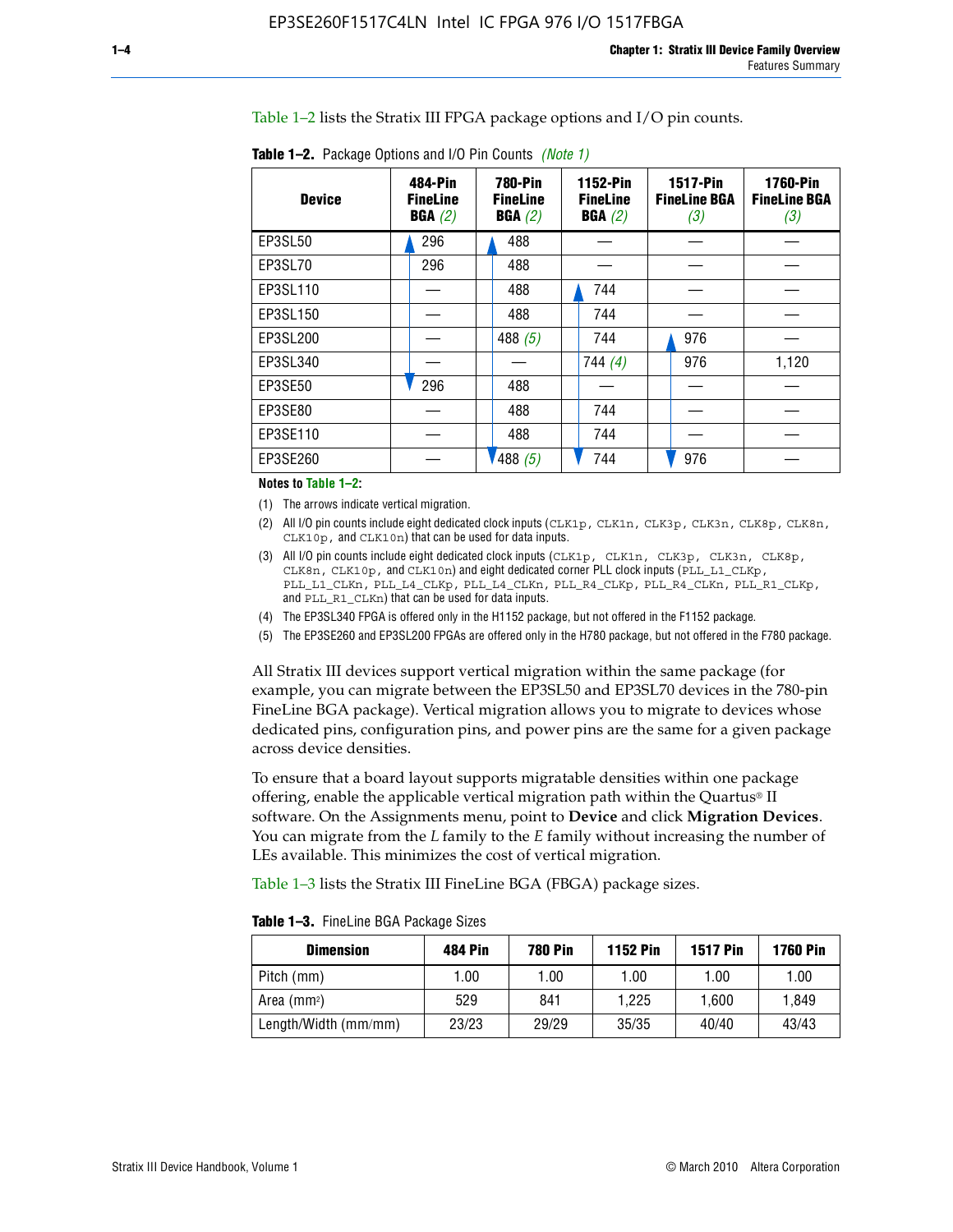Table 1–4 lists the Stratix III Hybrid FineLine BGA (HBGA) package sizes.

**Table 1–4.** Hybrid FineLine BGA Package Sizes

| <b>Dimension</b>     | <b>780 Pin</b> | <b>1152 Pin</b> |
|----------------------|----------------|-----------------|
| Pitch (mm)           | 1.00           | 1.00            |
| Area $(mm^2)$        | 1.089          | 1.600           |
| Length/Width (mm/mm) | 33/33          | 40/40           |

Stratix III devices are available in up to three speed grades: –2, –3, and –4, with –2 being the fastest. Stratix III devices are offered in both commercial and industrial temperature range ratings with leaded and lead-free packages. Selectable Core Voltage is available in specially marked low-voltage devices (*L* ordering code suffix).

Table 1–5 lists the Stratix III device speed grades.

Table 1-5. Speed Grades for Stratix III Devices (Part 1 of 2)

| <b>Device</b> | <b>Temperature</b><br>Grade | 484 - Pin<br><b>FineLine</b><br><b>BGA</b> | <b>780-Pin</b><br><b>FineLine</b><br><b>BGA</b> | <b>780-Pin</b><br><b>Hybrid</b><br><b>FineLine</b><br><b>BGA</b> | 1152-Pin<br><b>FineLine</b><br><b>BGA</b> | 1152-Pin<br><b>Hybrid</b><br><b>FineLine</b><br><b>BGA</b> | 1517-Pin<br><b>FineLine</b><br><b>BGA</b> | <b>1760-Pin</b><br><b>FineLine</b><br><b>BGA</b> |
|---------------|-----------------------------|--------------------------------------------|-------------------------------------------------|------------------------------------------------------------------|-------------------------------------------|------------------------------------------------------------|-------------------------------------------|--------------------------------------------------|
| EP3SL50       | Commercial                  | $-2, -3, -4,$<br>$-4L$                     | $-2, -3, -4,$<br>$-4L$                          |                                                                  |                                           |                                                            |                                           |                                                  |
|               | Industrial                  | $-3, -4, -4L$                              | $-3, -4, -4L$                                   | $\equiv$                                                         | $\equiv$                                  | $\overline{\phantom{0}}$                                   |                                           | $\overline{\phantom{0}}$                         |
| EP3SL70       | Commercial                  | $-2, -3, -4,$<br>$-4L$                     | $-2, -3, -4,$<br>$-41$                          |                                                                  |                                           |                                                            |                                           |                                                  |
|               | Industrial                  | $-3, -4, -4L$                              | $-3, -4, -4L$                                   | $\overbrace{\phantom{1232211}}$                                  |                                           | $\overline{\phantom{0}}$                                   | $\overline{\phantom{0}}$                  | $\overline{\phantom{0}}$                         |
| EP3SL110      | Commercial                  |                                            | $-2, -3, -4,$<br>$-4L$                          |                                                                  | $-2, -3, -4,$<br>$-4L$                    |                                                            |                                           |                                                  |
|               | Industrial                  | $\equiv$                                   | $-3, -4, -4L$                                   | $\frac{1}{1}$                                                    | $-3, -4, -4L$                             | $\frac{1}{2}$                                              |                                           | $\overline{\phantom{0}}$                         |
| EP3SL150      | Commercial                  |                                            | $-2, -3, -4,$<br>$-41$                          |                                                                  | $-2, -3, -4,$<br>$-41$                    |                                                            |                                           |                                                  |
|               | Industrial                  | $\overline{\phantom{m}}$                   | $-3, -4, -4L$                                   | $\equiv$                                                         | $-3, -4, -4L$                             | $\overline{\phantom{0}}$                                   | $\overline{\phantom{0}}$                  | $\overbrace{\phantom{12322111}}$                 |
| EP3SL200      | Commercial                  |                                            |                                                 | $-2, -3, -4,$<br>$-4L$                                           | $-2, -3, -4,$<br>$-4L$                    |                                                            | $-2,-3,-4,$<br>$-4L$                      |                                                  |
|               | Industrial (1)              | $\equiv$                                   | $\equiv$                                        | $-3, -4, -4L$                                                    | $-3, -4, -4L$                             | $\equiv$                                                   | $-3, -4, -4L$                             | $\equiv$                                         |
| EP3SL340      | Commercial                  |                                            | $\equiv$                                        |                                                                  | $\overline{\phantom{m}}$                  |                                                            | $-2, -3, -4$ $-2, -3, -4$                 | $-2, -3, -4$                                     |
|               | Industrial (1)              |                                            | $\equiv$                                        | $\qquad \qquad -$                                                | $\overline{\phantom{0}}$                  |                                                            | $-3, -4, -4$ $-3, -4, -4$                 | $-3, -4, -4L$                                    |
| EP3SE50       | Commercial                  | $-2, -3, -4,$<br>$-4L$                     | $-2, -3, -4,$<br>$-4L$                          |                                                                  |                                           |                                                            |                                           |                                                  |
|               | Industrial                  | $-3, -4, -4L$                              | $-3, -4, -4L$                                   |                                                                  | $\overline{\phantom{0}}$                  |                                                            | $\overline{\phantom{0}}$                  | $\overline{\phantom{0}}$                         |
| EP3SE80       | Commercial                  |                                            | $-2, -3, -4,$<br>$-41$                          |                                                                  | $-2, -3, -4,$<br>$-4L$                    |                                                            |                                           |                                                  |
|               | Industrial                  | $\overline{\phantom{m}}$                   | $-3, -4, -4L$                                   |                                                                  | $-3, -4, -4L$                             |                                                            | $\equiv$                                  |                                                  |
| EP3SE110      | Commercial                  |                                            | $-2, -3, -4,$<br>$-4L$                          |                                                                  | $-2, -3, -4,$<br>$-4L$                    |                                                            |                                           |                                                  |
|               | Industrial                  |                                            | $-3, -4, -4L$                                   | $\equiv$                                                         | $-3, -4, -4L$                             |                                                            |                                           |                                                  |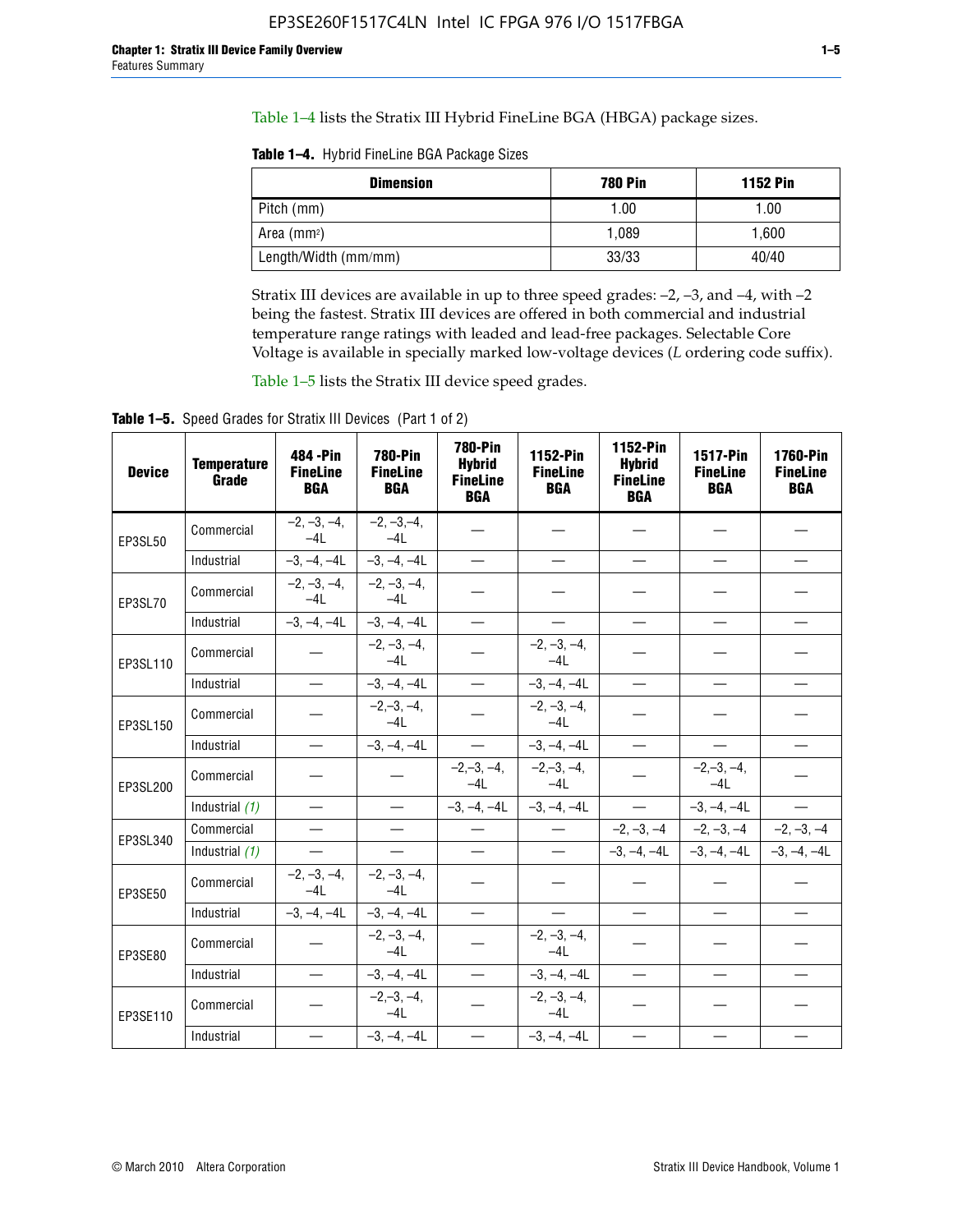| <b>Device</b> | <b>Temperature</b><br>Grade | 484 - Pin<br><b>FineLine</b><br><b>BGA</b> | <b>780-Pin</b><br><b>FineLine</b><br>BGA | <b>780-Pin</b><br><b>Hybrid</b><br><b>FineLine</b><br><b>BGA</b> | 1152-Pin<br><b>FineLine</b><br><b>BGA</b> | <b>1152-Pin</b><br><b>Hybrid</b><br><b>FineLine</b><br><b>BGA</b> | <b>1517-Pin</b><br><b>FineLine</b><br><b>BGA</b> | <b>1760-Pin</b><br><b>FineLine</b><br><b>BGA</b> |
|---------------|-----------------------------|--------------------------------------------|------------------------------------------|------------------------------------------------------------------|-------------------------------------------|-------------------------------------------------------------------|--------------------------------------------------|--------------------------------------------------|
| EP3SE260      | Commercial                  |                                            |                                          | $-2, -3, -4,$<br>$-4L$                                           | $-2, -3, -4,$<br>$-4L$                    |                                                                   | $-2, -3, -4,$<br>$-4L$                           |                                                  |
|               | Industrial $(1)$            |                                            |                                          | $-3, -4, -4L$                                                    | $-3, -4, -4L$                             |                                                                   | $-3. -4 -4L$                                     |                                                  |

**Table 1–5.** Speed Grades for Stratix III Devices (Part 2 of 2)

**Note to Table 1–5:**

(1) For EP3SL340, EP3SL200, and EP3SE260 devices, the industrial junction temperature range for –4L is 0–100°C, regardless of supply voltage.

## **Architecture Features**

The following section describes the various features of the Stratix III family FPGAs.

#### **Logic Array Blocks and Adaptive Logic Modules**

The Logic Array Block (LAB) is composed of basic building blocks known as Adaptive Logic Modules (ALMs) that can be configured to implement logic, arithmetic, and register functions. Each LAB consists of ten ALMs, carry chains, shared arithmetic chains, LAB control signals, local interconnect, and register chain connection lines. ALMs are part of a unique, innovative logic structure that delivers faster performance, minimizes area, and reduces power consumption. ALMs expand the traditional 4-input look-up table architecture to 7 inputs, increasing performance by reducing LEs, logic levels, and associated routing. In addition, ALMs maximize DSP performance with dedicated functionality to efficiently implement adder trees and other complex arithmetic functions. The Quartus II Compiler places associated logic in an LAB or adjacent LABs, allowing the use of local, shared arithmetic chain, and register chain connections for performance and area efficiency.

The Stratix III LAB has a new derivative called Memory LAB (or MLAB), which adds SRAM memory capability to the LAB. MLAB is a superset of the LAB and includes all LAB features. MLABs support a maximum of 320 bits of simple dual-port Static Random Access Memory (SRAM). Each ALM in an MLAB can be configured as a 16×2 block, resulting in a configuration of 16×20 simple dual port SRAM block. MLAB and LAB blocks always co-exist as pairs in all Stratix III families, allowing up to 50% of the logic (LABs) to be traded for memory (MLABs).



f For more information about LABs and ALMs, refer to the *[Logic Array Blocks and](http://www.altera.com/literature/hb/stx3/stx3_siii51002.pdf)  [Adaptive Logic Modules in Stratix III Devices](http://www.altera.com/literature/hb/stx3/stx3_siii51002.pdf)* chapter.



For more information about MLAB modes, features and design considerations, refer to the *[TriMatrix Embedded Memory Blocks in Stratix III Devices](http://www.altera.com/literature/hb/stx3/stx3_siii51004.pdf)* chapter.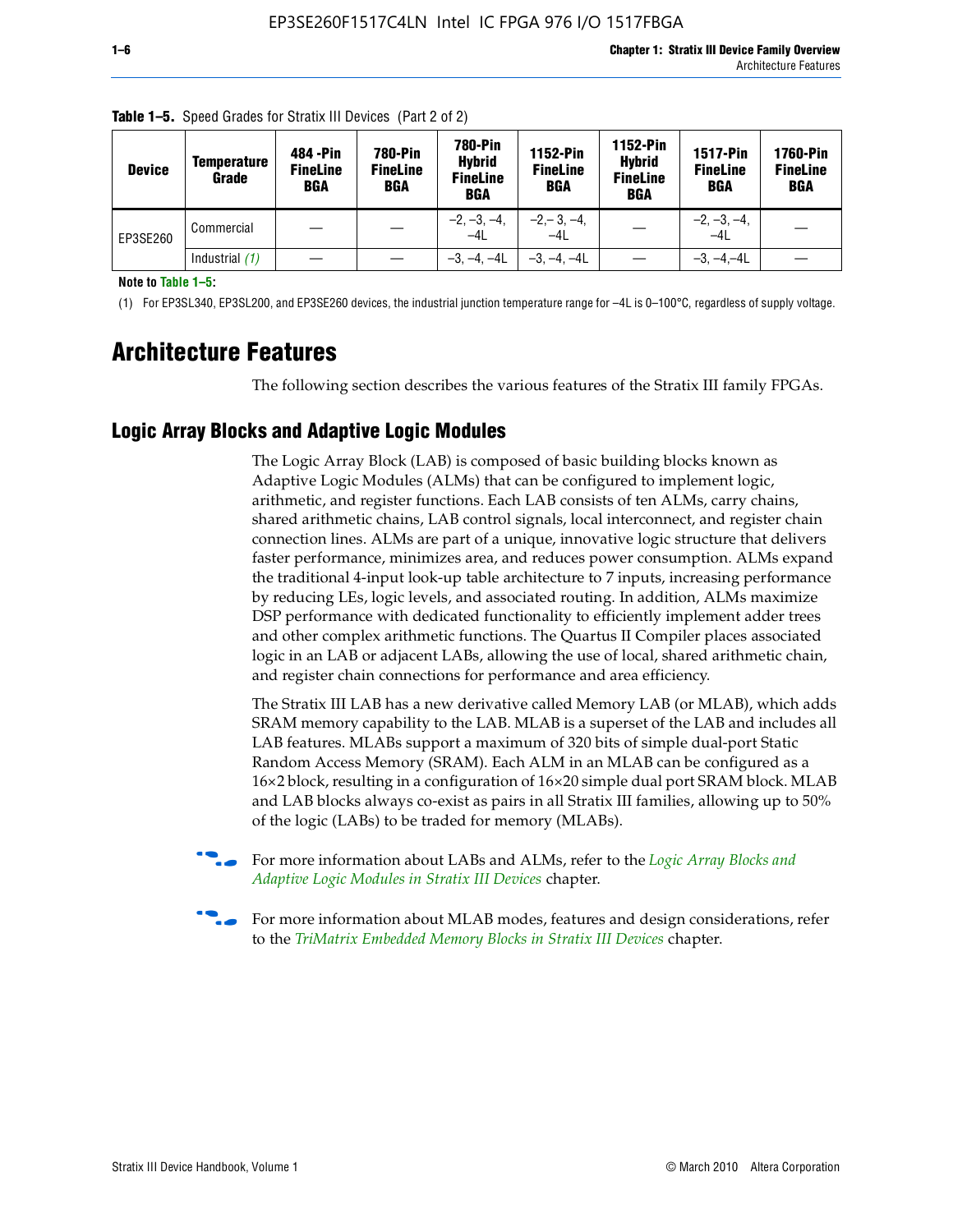#### **MultiTrack Interconnect**

In the Stratix III architecture, connections between ALMs, TriMatrix memory, DSP blocks, and device I/O pins are provided by the MultiTrack interconnect structure with DirectDrive technology. The MultiTrack interconnect consists of continuous, performance-optimized row and column interconnects that span fixed distances. A routing structure with fixed length resources for all devices allows predictable and repeatable performance when migrating through different device densities. The MultiTrack interconnect provides 1-hop connection to 34 adjacent LABs, 2-hop connections to 96 adjacent LABs and 3-hop connections to 160 adjacent LABs.

DirectDrive technology is a deterministic routing technology that ensures identical routing resource usage for any function regardless of placement in the device. The MultiTrack interconnect and DirectDrive technology simplify the integration stage of block-based designing by eliminating the reoptimization cycles that typically follow design changes and additions. The Quartus II Compiler also automatically places critical design paths on faster interconnects to improve design performance.

#### **For more information, refer to the** *[MultiTrack Interconnect in Stratix III Devices](http://www.altera.com/literature/hb/stx3/stx3_siii51003.pdf)* **chapter.**

#### **TriMatrix Embedded Memory Blocks**

TriMatrix embedded memory blocks provide three different sizes of embedded SRAM to efficiently address the needs of Stratix III FPGA designs. TriMatrix memory includes the following blocks:

- 320-bit MLAB blocks optimized to implement filter delay lines, small FIFO buffers, and shift registers
- 9-Kbit M9K blocks that can be used for general purpose memory applications
- 144-Kbit M144K blocks that are ideal for processor code storage, packet and video frame buffering

Each embedded memory block can be independently configured to be a single- or dual-port RAM, ROM, or shift register via the Quartus II MegaWizard™ Plug-In Manager. Multiple blocks of the same type can also be stitched together to produce larger memories with minimal timing penalty. TriMatrix memory provides up to 16,272 Kbits of embedded SRAM at up to 600 MHz operation.

For more information about TriMatrix memory blocks, modes, features, and design considerations, refer to the *[TriMatrix Embedded Memory Blocks in Stratix III Devices](http://www.altera.com/literature/hb/stx3/stx3_siii51004.pdf)* chapter.

#### **DSP Blocks**

Stratix III devices have dedicated high-performance digital signal processing (DSP) blocks optimized for DSP applications requiring high data throughput. Stratix III devices provide you with the ability to implement various high-performance DSP functions easily. Complex systems such as WiMAX, 3GPP WCDMA, CDMA2000, voice over Internet Protocol (VoIP), H.264 video compression, and high-definition television (HDTV) require high-performance DSP blocks to process data. These system designs typically use DSP blocks to implement finite impulse response (FIR) filters, complex FIR filters, infinite impulse response (IIR) filters, fast Fourier transform (FFT) functions, and discrete cosine transform (DCT) functions.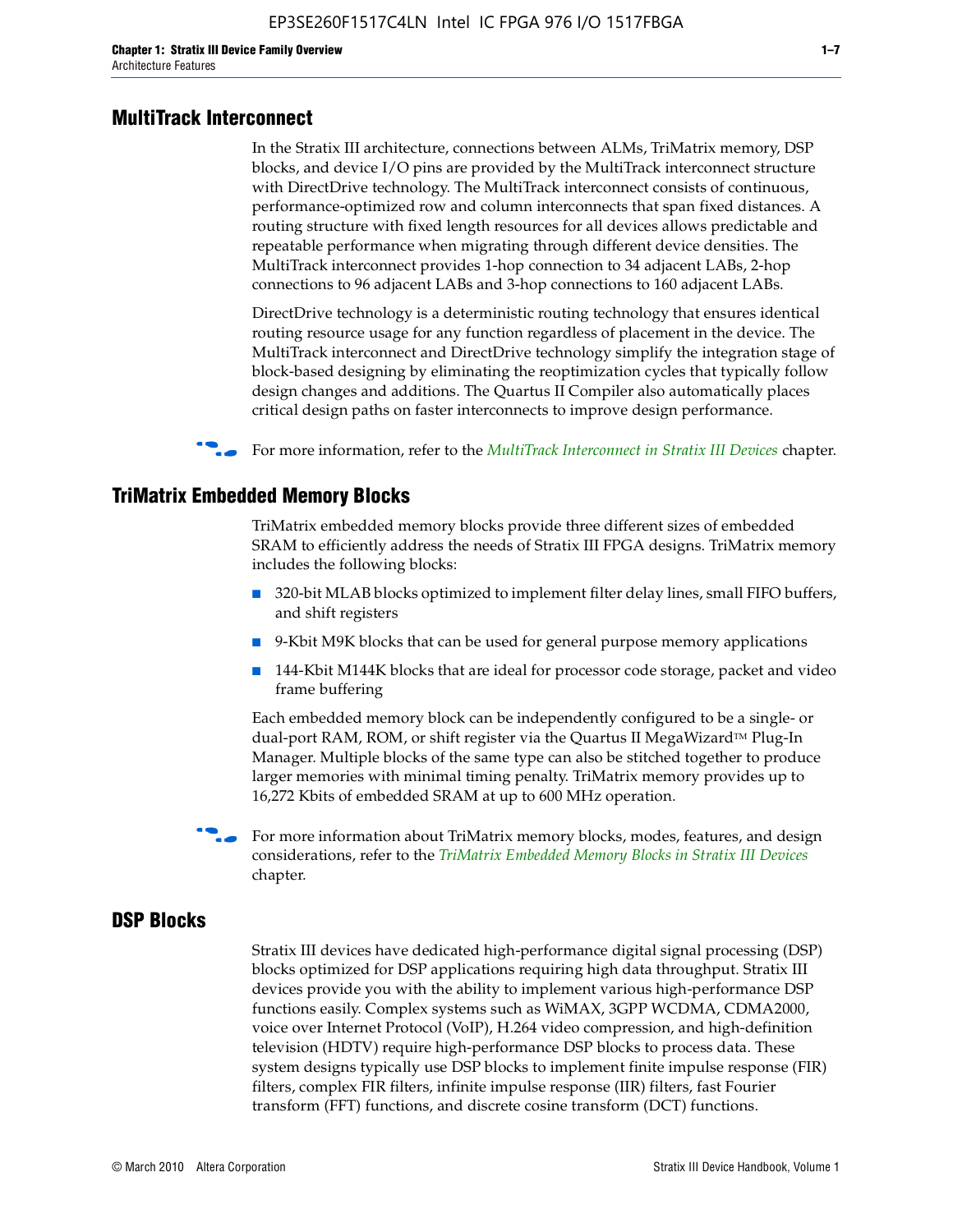Stratix III devices have up to 112 DSP blocks. The architectural highlights of the Stratix III DSP block are the following:

- High-performance, power optimized, fully pipelined multiplication operations
- Native support for 9-bit, 12-bit, 18-bit, and 36-bit word lengths
- Native support for 18-bit complex multiplications
- Efficient support for floating point arithmetic formats (24-bit for Single Precision and 53-bit for Double Precision)
- Signed and unsigned input support
- Built-in addition, subtraction, and accumulation units to efficiently combine multiplication results
- Cascading 18-bit input bus to form tap-delay lines
- Cascading 44-bit output bus to propagate output results from one block to the next block
- Rich and flexible arithmetic rounding and saturation units
- Efficient barrel shifter support
- Loopback capability to support adaptive filtering

DSP block multipliers can optionally feed an adder/subtractor or accumulator in the block depending on user configuration. This option saves ALM routing resources and increases performance, because all connections and blocks are inside the DSP block. Additionally, the DSP Block input registers can efficiently implement shift registers for FIR filter applications, and the Stratix III DSP blocks support rounding and saturation. The Quartus II software includes megafunctions that control the mode of operation of the DSP blocks based on user parameter settings.

f For more information, refer to the *[DSP Blocks in Stratix III Devices](http://www.altera.com/literature/hb/stx3/stx3_siii51005.pdf)* chapter.

#### **Clock Networks and PLLs**

Stratix III devices provide dedicated Global Clock Networks (GCLKs), Regional Clock Networks (RCLKs), and Periphery Clock Networks (PCLKs). These clocks are organized into a hierarchical clock structure that provides up to 104 unique clock domains (16 GCLK + 88 RCLK) within the Stratix III device and allows for up to 38 (16 GCLK + 22 RCLK) unique GCLK/RCLK clock sources per device quadrant.

Stratix III devices deliver abundant PLL resources with up to 12 PLLs per device and up to 10 outputs per PLL. Every output can be independently programmed, creating a unique, customizable clock frequency. Inherent jitter filtration and fine granularity control over multiply, divide ratios, and dynamic phase-shift reconfiguration provide the high-performance precision required in today's high-speed applications. Stratix III PLLs are feature rich, supporting advanced capabilities such as clock switchover, reconfigurable phase shift, PLL reconfiguration, and reconfigurable bandwidth. PLLs can be used for general-purpose clock management supporting multiplication, phase shifting, and programmable duty cycle. Stratix III PLLs also support external feedback mode, spread-spectrum input clock tracking, and post-scale counter cascading.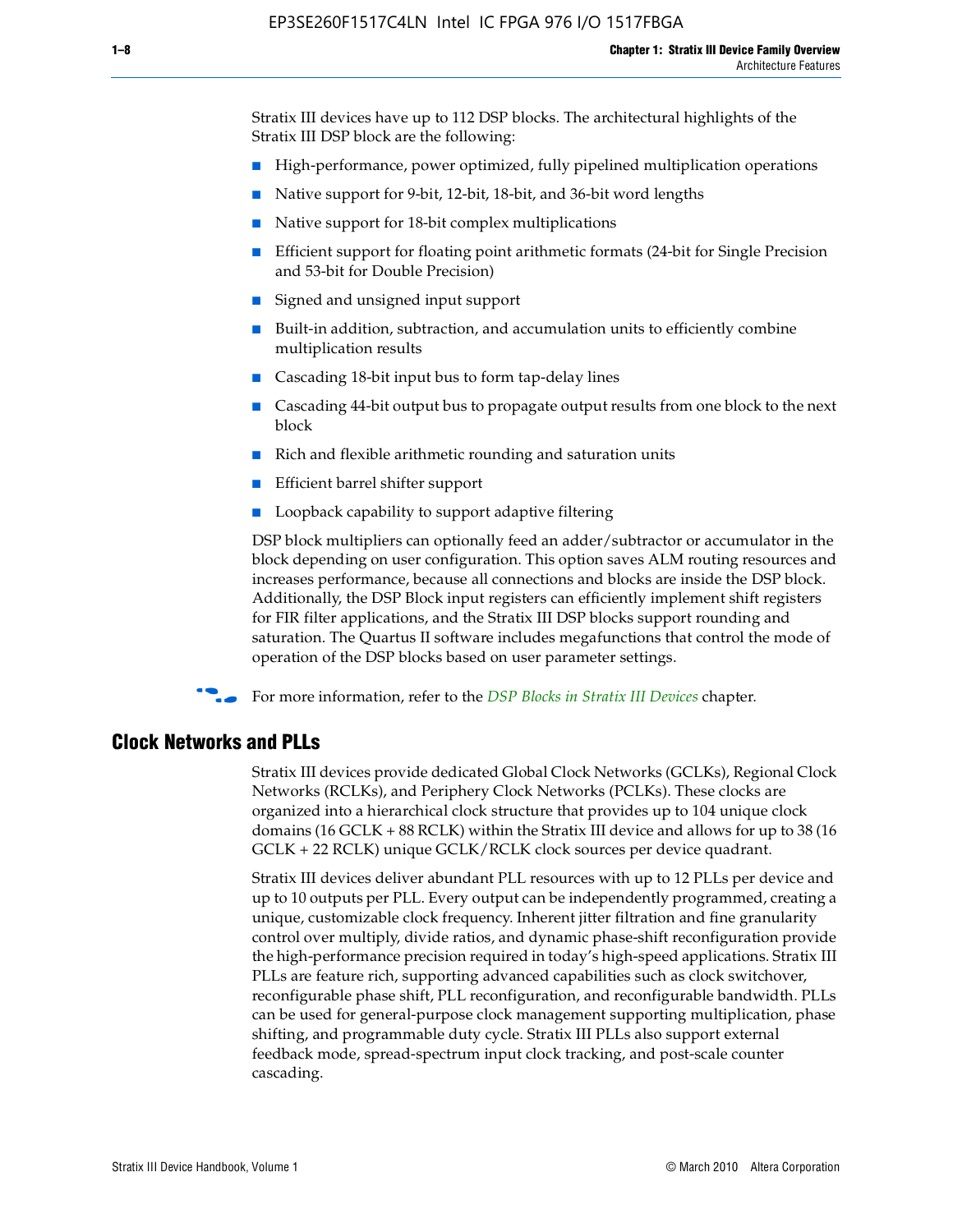f For more information, refer to the *[Clock Networks and PLLs in Stratix III Devices](http://www.altera.com/literature/hb/stx3/stx3_siii51006.pdf)* chapter.

#### **I/O Banks and I/O Structure**

Stratix III devices contain up to 24 modular I/O banks, each of which contains 24, 32, 36, 40, or 48 I/Os. This modular bank structure improves pin efficiency and eases device migration. The I/O banks contain circuitry to support external memory interfaces at speeds up to 533 MHz and high-speed differential I/O interfaces meeting up to 1.6 Gbps performance. It also supports high-speed differential inputs and outputs running at speeds up to 800 MHz.

Stratix III devices support a wide range of industry I/O standards, including single-ended, voltage referenced single-ended, and differential I/O standards. The Stratix III I/O supports programmable bus hold, programmable pull-up resistor, programmable slew rate, programmable drive strength, programmable output delay control, and open-drain output. Stratix III devices also support on-chip series  $(R<sub>s</sub>)$  and on-chip parallel  $(R_T)$  termination with auto calibration for single-ended I/O standards and on-chip differential termination  $(R_D)$  for LVDS I/O standards on Left/Right I/O banks. Dynamic OCT is also supported on bi-directional I/O pins in all I/O banks.

**For more information, refer to the** *[Stratix III Device I/O Features](http://www.altera.com/literature/hb/stx3/stx3_siii51007.pdf)* **chapter.** 

#### **External Memory Interfaces**

The Stratix III I/O structure has been completely redesigned to provide flexibility and enable high-performance support for existing and emerging external memory standards such as DDR, DDR2, DDR3, QDR II, QDR II+, and RLDRAM II at frequencies of up to 533 MHz.

Packed with features such as dynamic on-chip termination, trace mismatch compensation, read/write leveling, half-rate registers, and 4-to 36-bit programmable DQ group widths, Stratix III I/Os supply the built-in functionality required for rapid and robust implementation of external memory interfaces. Double data-rate support is found on all sides of the Stratix III device. Stratix III devices provide an efficient architecture to quickly and easily fit wide external memory interfaces exactly where you want them.

A self-calibrating soft IP core (ALTMEMPHY), optimized to take advantage of the Stratix III device I/O, along with the Quartus II timing analysis tool (TimeQuest), provide the total solution for the highest reliable frequency of operation across process voltage and temperature.

f For more information about external memory interfaces, refer to the *[External Memory](http://www.altera.com/literature/hb/stx3/stx3_siii51008.pdf)  [Interfaces in Stratix III Devices](http://www.altera.com/literature/hb/stx3/stx3_siii51008.pdf)* chapter.

#### **High-Speed Differential I/O Interfaces with DPA**

Stratix III devices contain dedicated circuitry for supporting differential standards at speeds up to 1.6 Gbps. The high-speed differential I/O circuitry supports the following high-speed I/O interconnect standards and applications: Utopia IV, SPI-4.2, SFI-4, 10 Gigabit Ethernet XSBI, Rapid I/O, and NPSI. Stratix III devices support 2×, 4×, 6×, 7×, 8×, and 10× SERDES modes for high-speed differential I/O interfaces and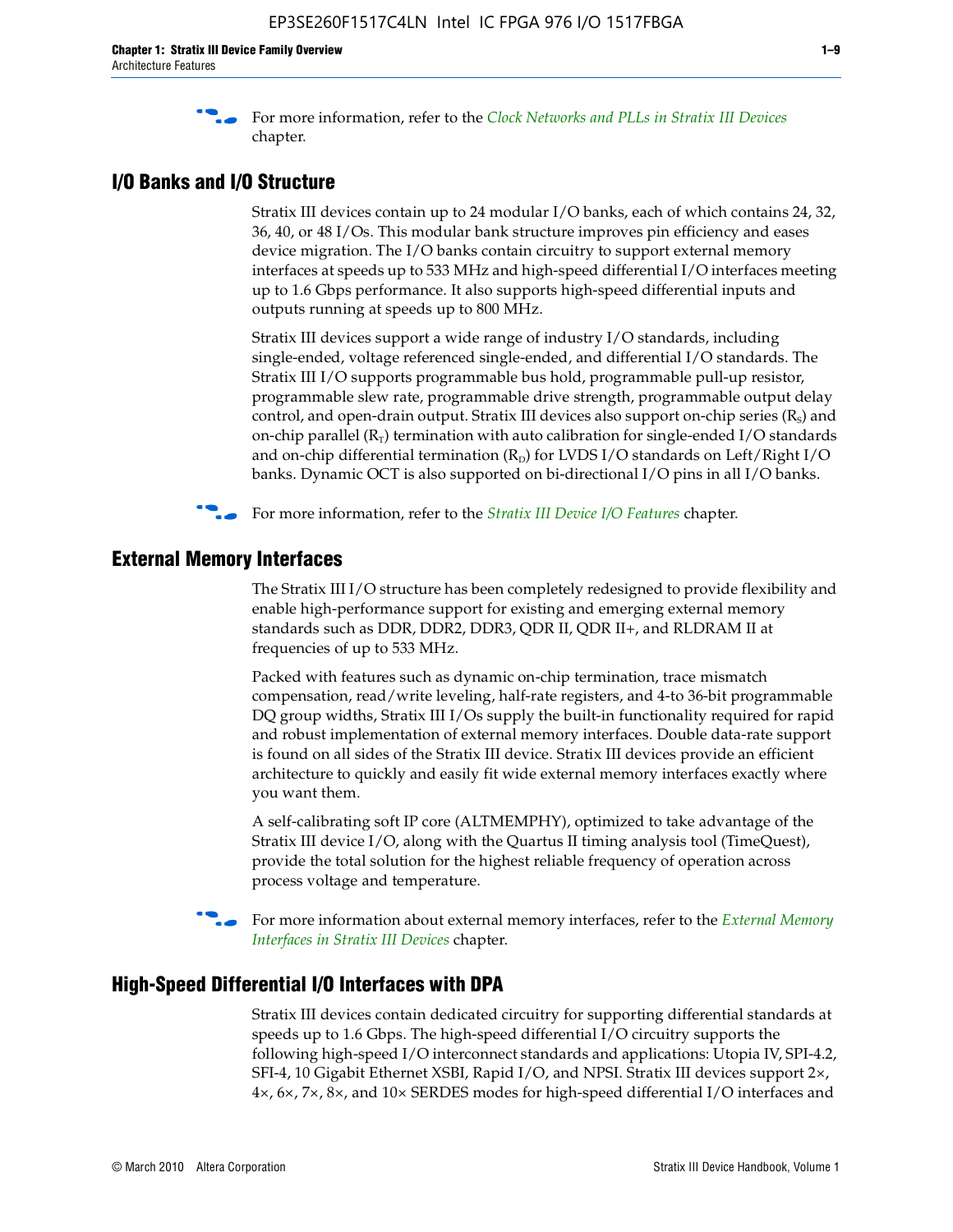4×, 6×, 7×, 8×, and 10× SERDES modes when using the dedicated DPA circuitry. DPA minimizes bit errors, simplifies PCB layout and timing management for high-speed data transfer, and eliminates channel-to-channel and channel-to-clock skew in high-speed data transmission systems. Soft CDR can also be implemented, enabling low-cost 1.6-Gbps clock embedded serial links.

Stratix III devices have the following dedicated circuitry for high-speed differential I/O support:

- Differential I/O buffer
- Transmitter serializer
- Receiver deserializer
- Data realignment
- Dynamic phase aligner (DPA)
- Soft CDR functionality
- Synchronizer (FIFO buffer)
- PLLs

**For more information, refer to the** *High Speed Differential I/O Interfaces with DPA in [Stratix III Devices](http://www.altera.com/literature/hb/stx3/stx3_siii51009.pdf)* chapter.

#### **Hot Socketing and Power-On Reset**

Stratix III devices are hot-socketing compliant. Hot socketing is also known as hot plug-in or hot swap, and power sequencing support without the use of any external devices. Robust on-chip hot-socketing and power-sequencing support ensures proper device operation independent of the power-up sequence. You can insert or remove a Stratix III board in a system during system operation without causing undesirable effects to the running system bus or the board that was inserted into the system.

The hot-socketing feature makes it easier to use Stratix III devices on PCBs that also contain a mixture of 3.3-V, 3.0-V, 2.5-V, 1.8-V, 1.5-V, and 1.2-V devices. With the Stratix III hot socketing feature, you do not need to ensure a specific power-up sequence for each device on the board.

f For more information, refer to the *[Hot Socketing and Power-On Reset in Stratix III](http://www.altera.com/literature/hb/stx3/stx3_siii51010.pdf)  [Device](http://www.altera.com/literature/hb/stx3/stx3_siii51010.pdf)s* chapter.

#### **Configuration**

Stratix III devices are configured using one of the following four configuration schemes:

- Fast passive parallel (FPP)
- Fast active serial (AS)
- Passive serial (PS)
- Joint Test Action Group (JTAG)

All configuration schemes use either an external controller (for example, a  $MAX<sup>®</sup>$  II device or microprocessor), a configuration device, or a download cable.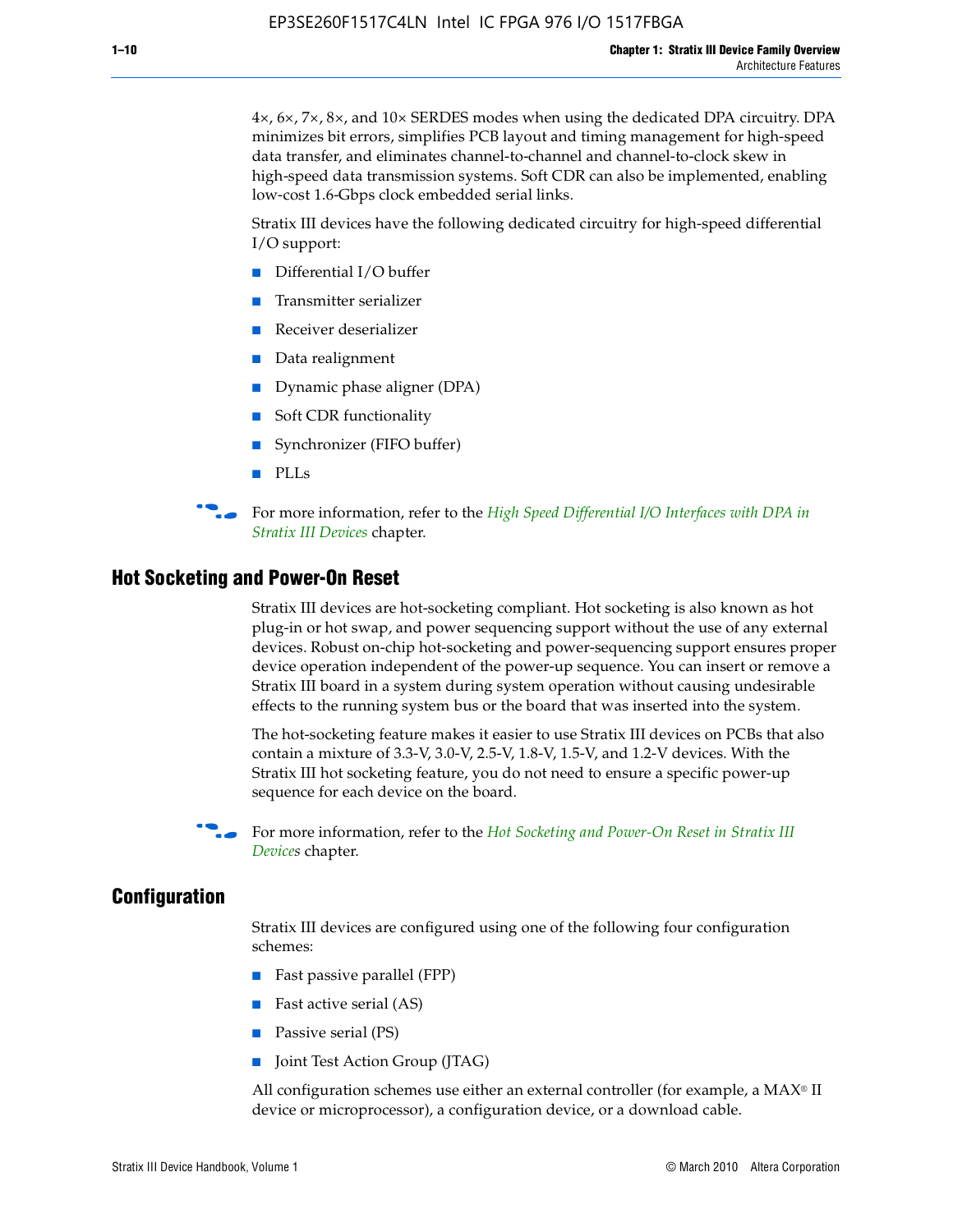Stratix III devices support configuration data decompression, which saves configuration memory space and time. This feature allows you to store compressed configuration data in configuration devices or other memory and transmit this compressed bitstream to Stratix III devices. During configuration, the Stratix III device decompresses the bitstream in real time and programs its SRAM cells.

Stratix III devices support decompression in the FPP when using a MAX II device/microprocessor plus flash, fast AS, and PS configuration schemes. The Stratix III decompression feature is not available in the FPP when using the enhanced configuration device and JTAG configuration schemes.

For more information, refer to the *[Configuring Stratix III Devices](http://www.altera.com/literature/hb/stx3/stx3_siii51011.pdf)* chapter.

#### **Remote System Upgrades**

Stratix III devices feature remote system upgrade capability, allowing error-free deployment of system upgrades from a remote location securely and reliably. Soft logic (either the Nios embedded processor or user logic) implemented in a Stratix III device can download a new configuration image from a remote location, store it in configuration memory, and direct the dedicated remote system upgrade circuitry to initiate a reconfiguration cycle. The dedicated circuitry performs error detection during and after the configuration process, and can recover from an error condition by reverting back to a safe configuration image, and provides error status information. This dedicated remote system upgrade circuitry is unique to Stratix series FPGAs and helps to avoid system downtime.



**For more information, refer to the** *[Remote System Upgrades with Stratix III Devices](http://www.altera.com/literature/hb/stx3/stx3_siii51012.pdf)* chapter.

#### **IEEE 1149.1 (JTAG) Boundary-Scan Testing**

Stratix III devices support the JTAG IEEE Std. 1149.1 specification. The Boundary-Scan Test (BST) architecture offers the capability to test pin connections without using physical test probes and capture functional data while a device is operating normally. Boundary-scan cells in the Stratix III device can force signals onto pins or capture data from pin or logic array signals. Forced test data is serially shifted into the boundary-scan cells. Captured data is serially shifted out and externally compared to expected results. In addition to BST, you can use the IEEE Std. 1149.1 controller for Stratix III device in-circuit reconfiguration (ICR).

For more information, refer to the *IEEE 1149.1 (JTAG) Boundary Scan Testing in [Stratix III Devices](http://www.altera.com/literature/hb/stx3/stx3_siii51013.pdf)* chapter.

#### **Design Security**

Stratix III devices are high-density, high-performance FPGAs with support for 256-bit volatile and non-volatile security keys to protect designs against copying, reverse engineering, and tampering. Stratix III devices have the ability to decrypt a configuration bitstream using the Advanced Encryption Standard (AES) algorithm, an industry standard encryption algorithm that is FIPS-197 certified and requires a 256-bit security key.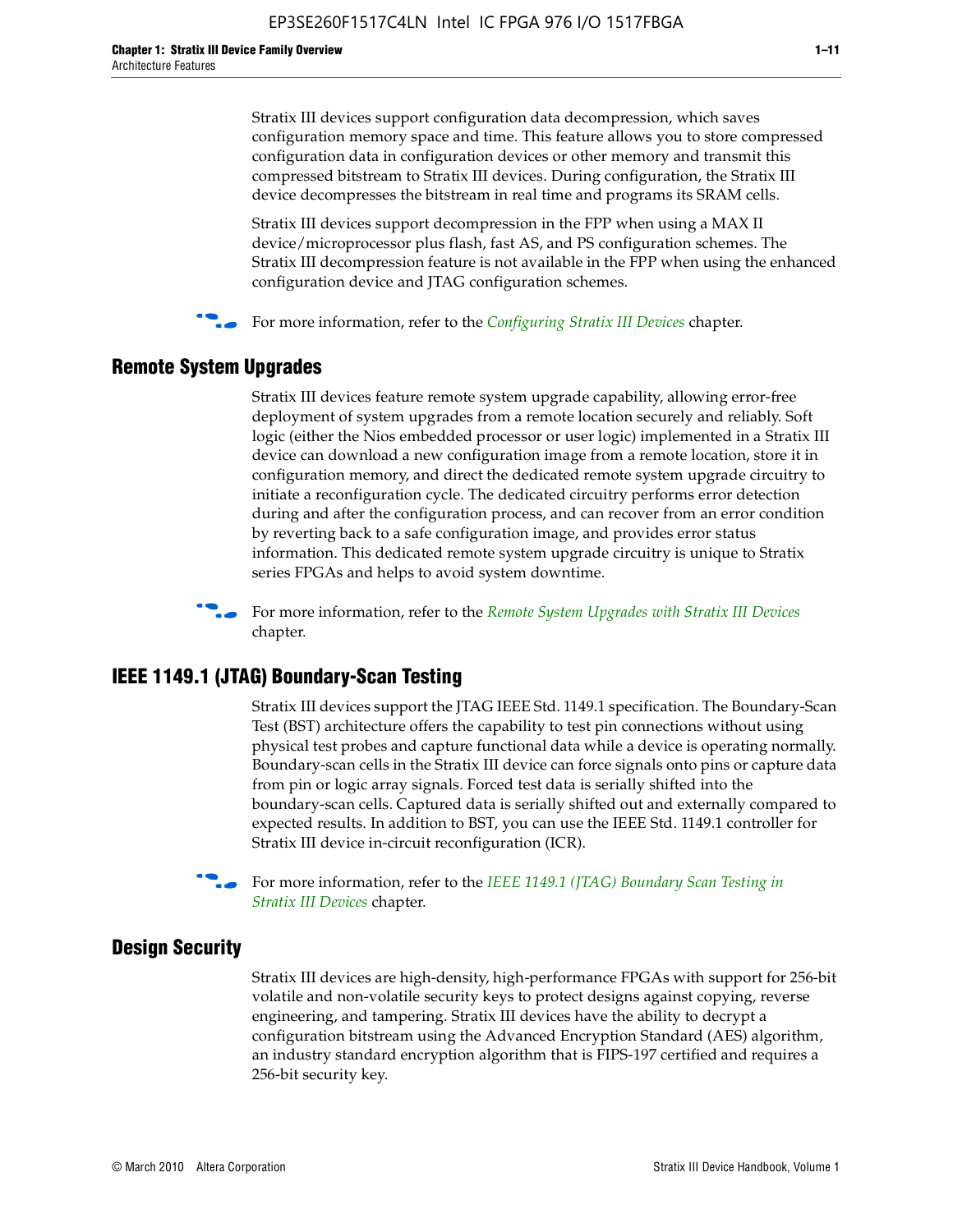The design security feature is available when configuring Stratix III FPGAs using the fast passive parallel (FPP) configuration mode with an external host (such as a MAX II device or microprocessor), or when using fast active serial (AS) or passive serial (PS) configuration schemes.

f For more information about the design security feature, refer to the *[Design Security in](http://www.altera.com/literature/hb/stx3/stx3_siii51014.pdf)  [Stratix III Devices](http://www.altera.com/literature/hb/stx3/stx3_siii51014.pdf)* chapter.

#### **SEU Mitigation**

Stratix III devices have built-in error detection circuitry to detect data corruption due to soft errors in the configuration random-access memory (CRAM) cells. This feature allows all CRAM contents to be read and verified continuously during user mode operation to match a configuration-computed CRC value. The enhanced CRC circuit and frame-based configuration architecture allows detection and location of multiple, single, and adjacent bit errors which, in conjunction with a soft circuit supplied as a reference design, allows don't-care soft errors in the CRAM to be ignored during device operation. This provides a steep decrease in the effective soft error rate, increasing system reliability.

On-chip memory block SEU mitigation is also offered using the ninth bit and a configurable megafunction in the Quartus II software for MLAB and M9K blocks while the M144K memory blocks have built-in error correction code (ECC) circuitry.

For more information about the dedicated error detection circuitry, refer to the *SEU [Mitigation in Stratix III Devices](http://www.altera.com/literature/hb/stx3/stx3_siii51015.pdf)* chapter.

#### **Programmable Power**

Stratix III delivers Programmable Power, the only FPGA with user programmable power options balancing today's power and performance requirements. Stratix III devices utilize the most advanced power-saving techniques, including a variety of process, circuit, and architecture optimizations and innovations. In addition, user controllable power reduction techniques provide an optimal balance of performance and power reduction specific for each design configured into the Stratix III FPGA. The Quartus II software (starting from version 6.1) automatically optimizes designs to meet the performance goals while simultaneously leveraging the programmable power-saving options available in the Stratix III FPGA without the need for any changes to the design flow.

For more information about Programmable Power in Stratix III devices, refer to the following documents:

- *[Programmable Power and Temperature Sensing Diode in Stratix III Devices](http://www.altera.com/literature/hb/stx3/stx3_siii51016.pdf)* chapter
- *[AN 437: Power Optimization in Stratix III FPGAs](http://www.altera.com/literature/an/AN437.pdf)*
- *[Stratix III Programmable Power White Paper](http://www.altera.com/literature/wp/wp-01006.pdf)*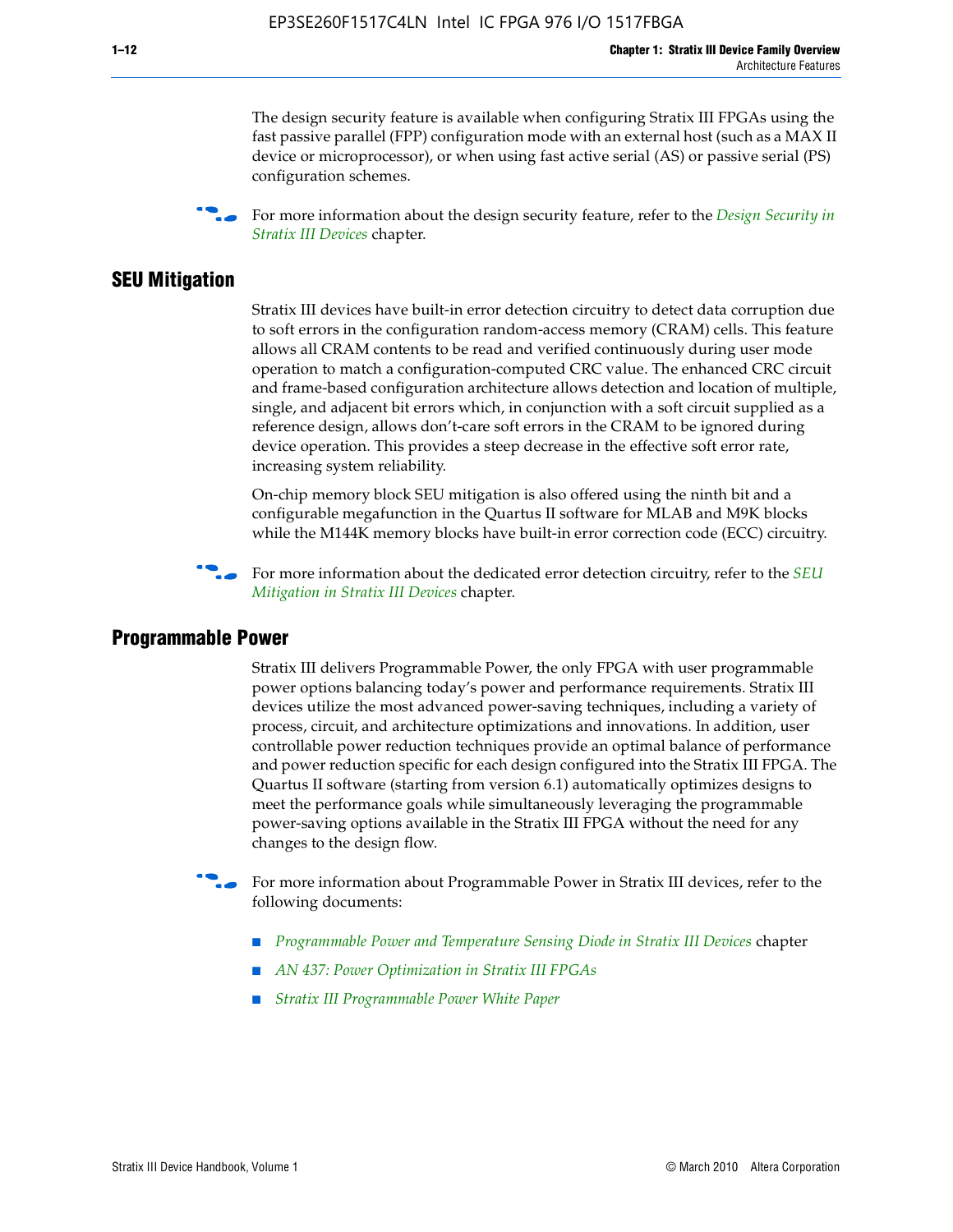### **Signal Integrity**

Stratix III devices simplify the challenge of signal integrity through a number of chip, package, and board level enhancements to enable efficient high-speed data transfer into and out of the device. These enhancements include:

- 8:1:1 user I/O/Gnd/V<sub>cc</sub> ratio to reduce the loop inductance in the package
- Dedicated power supply for each I/O bank, limit of I/Os is 24 to 48 I/Os per bank, to help limit simultaneous switching noise
- Programmable slew-rate support with up to four settings to match desired I/O standard, control noise, and overshoot
- Programmable output-current drive strength support with up to six settings to match desired I/O standard performance
- Programmable output-delay support to control rise/fall times and adjust duty cycle, compensate for skew, and reduce simultaneous switching outputs (SSO) noise
- Dynamic OCT with auto calibration support for series and parallel OCT and differential OCT support for LVDS I/O standard on the left/right banks
- For mor[e](http://www.altera.com/literature/hb/qts/quartusii_handbook.pdf) information about SI support in the Quartus II software, refer to the *[Quartus II Handbook](http://www.altera.com/literature/hb/qts/quartusii_handbook.pdf)*.

For more information about how to use the various configuration, PLL, external memory interfaces, I/O, high-speed differential I/O, power, and JTAG pins, refer to the *[Stratix III Device Family Pin Connection Guidelines](http://www.altera.com/literature/dp/stx3/PCG-01004.pdf)*.

## **Reference and Ordering Information**

The following section describes Stratix III device software support and ordering information.

#### **Software Support**

Stratix III devices are supported by the Altera Quartus II design software, version 6.1 and later, which provides a comprehensive environment for system-on-a-programmable-chip (SOPC) design. The Quartus II software includes HDL and schematic design entry, compilation and logic synthesis, full simulation and advanced timing analysis, SignalTap® II logic analyzer, and device configuration.

**for more information about the [Quartus II](http://www.altera.com/literature/hb/qts/quartusii_handbook.pdf) software features, refer to the** *Quartus II* **<b>For all 2** *[Handbook](http://www.altera.com/literature/hb/qts/quartusii_handbook.pdf)*.

The Quartus II software supports a variety of operating systems. The specific operating system for the Quartus II software can be obtained from the Quartus II **Readme.txt** file or the *[Operating System Support](http://www.altera.com/support/software/os_support/oss-index.html)* section of the Altera website. It also supports seamless integration with industry-leading EDA tools through the NativeLink® interface.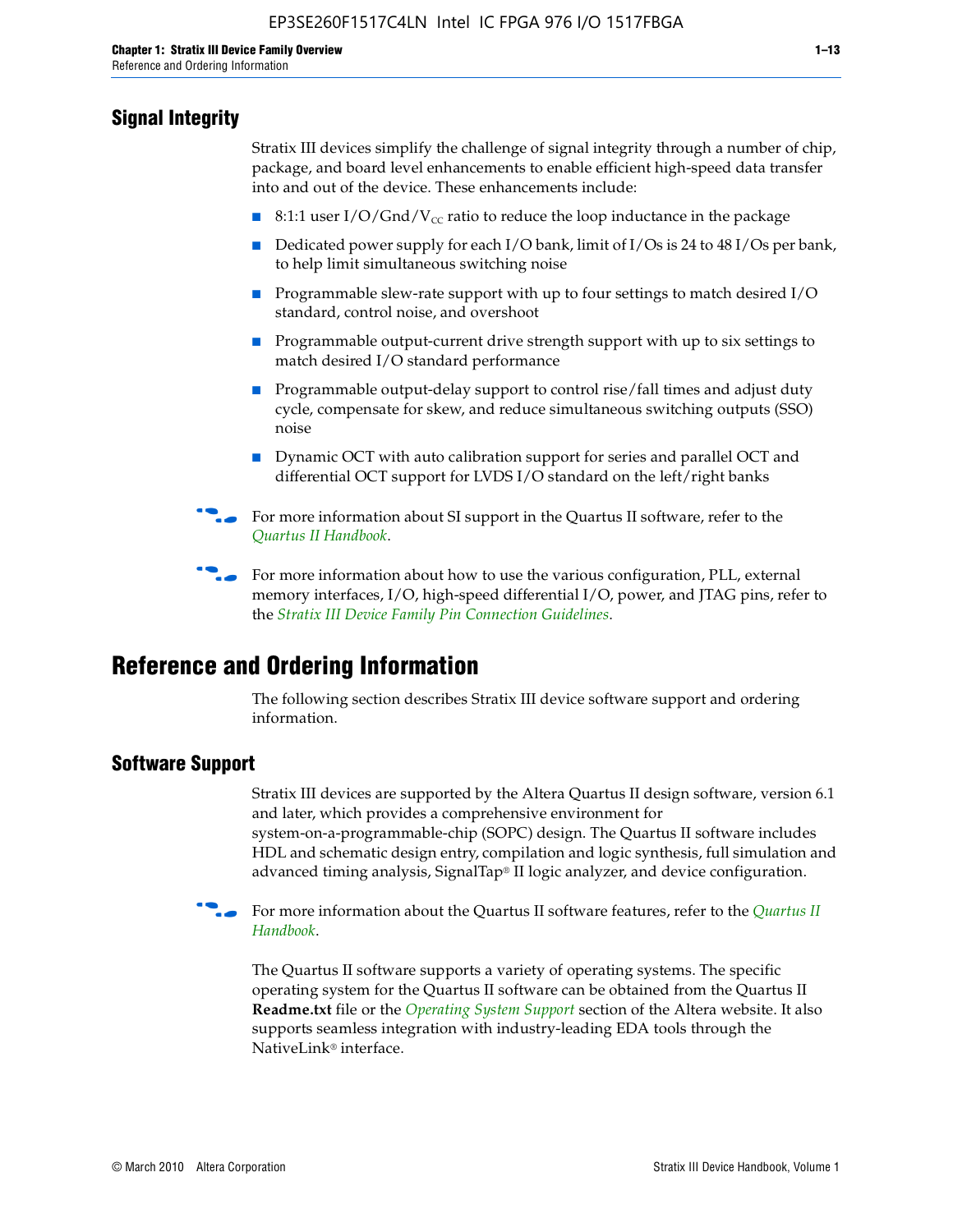## **Ordering Information**

Figure 1–1 shows the ordering codes for Stratix III devices.

For more information about a specific package, refer to the *Stratix III Device Package [Information](http://www.altera.com/literature/hb/stx3/stx3_siii51017.pdf)* chapter.





## **[C](http://www.altera.com/literature/hb/stx3/stx3_siii51012.pdf)hapter Revision History**

Table 1–6 lists the revision history for this chapter.

| <b>Table 1–6.</b> Chapter Revision History (Part 1 of 2) |  |  |  |  |  |
|----------------------------------------------------------|--|--|--|--|--|
|----------------------------------------------------------|--|--|--|--|--|

| <b>Date</b>       | <b>Version</b> | <b>Changes Made</b>                                          |
|-------------------|----------------|--------------------------------------------------------------|
|                   |                | Updated for the Quartus II software version 9.1 SP2 release: |
| <b>March 2010</b> | 1.8            | <b>u</b> Updated Table $1-2$ .                               |
|                   |                | ■ Updated "I/O Banks and I/O Structure" section.             |
| May 2009          | 1.7            | Updated "Software" and "Signal Integrity" sections.          |
|                   |                | Updated "Features" section.                                  |
| February 2009     | 1.6            | <b>u</b> Updated Table $1-1$ .                               |
|                   |                | Removed "Referenced Documents" section.                      |
|                   |                | ■ Updated "Features" section.                                |
| October 2008      | 1.5            | ■ Updated Table 1–1 and Table 1–5.                           |
|                   |                | <b>Updated New Document Format.</b>                          |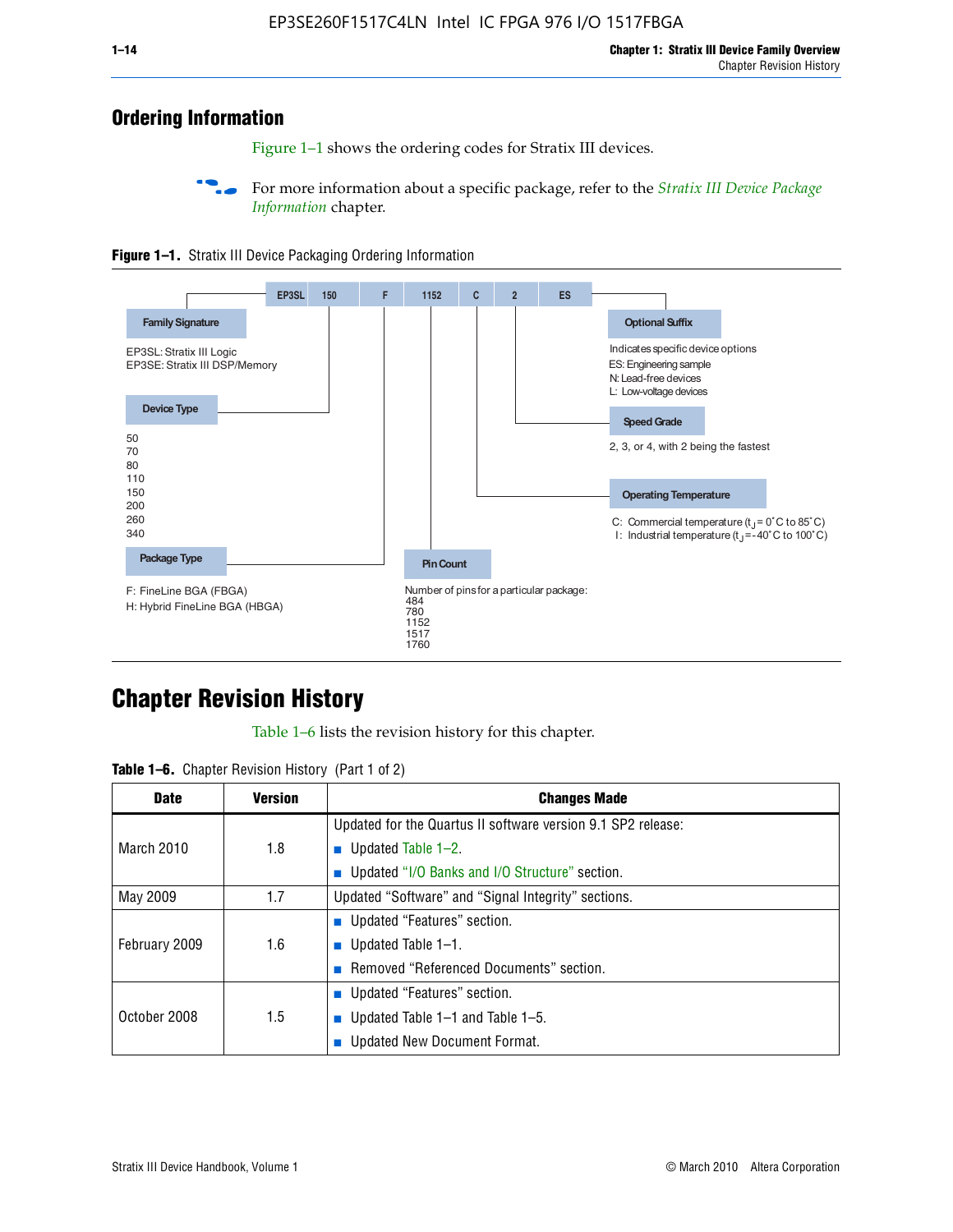#### Table 1–6. Chapter Revision History (Part 2 of 2)

| <b>Date</b>   | <b>Version</b> | <b>Changes Made</b>                                                                             |  |  |  |
|---------------|----------------|-------------------------------------------------------------------------------------------------|--|--|--|
|               |                | <b>Updated "Introduction".</b>                                                                  |  |  |  |
|               |                | ■ Updated Table $1-1$ .                                                                         |  |  |  |
|               | 1.4            | Updated Table 1-2.                                                                              |  |  |  |
| May 2008      |                | Added Table 1-5.<br>ш                                                                           |  |  |  |
|               |                | ■ Updated "Reference and Ordering Information".                                                 |  |  |  |
|               |                | Updated package type information in Figure 1-1.                                                 |  |  |  |
| November 2007 | 1.3            | ■ Updated Table $1-1$ .                                                                         |  |  |  |
|               |                | ■ Updated Table $1-2$ .                                                                         |  |  |  |
|               |                | ■ Minor typo fixes.                                                                             |  |  |  |
| October 2007  | 1.2            | Added Table 1-4.                                                                                |  |  |  |
|               |                | Added section "Referenced Documents".                                                           |  |  |  |
|               |                | Added live links for references.                                                                |  |  |  |
| May 2007      | 1.1            | Minor formatting changes, fixed PLL numbers and ALM, LE and MLAB bit counts in<br>Table $1-1$ . |  |  |  |
| November 2006 | 1.0            | Initial Release.                                                                                |  |  |  |